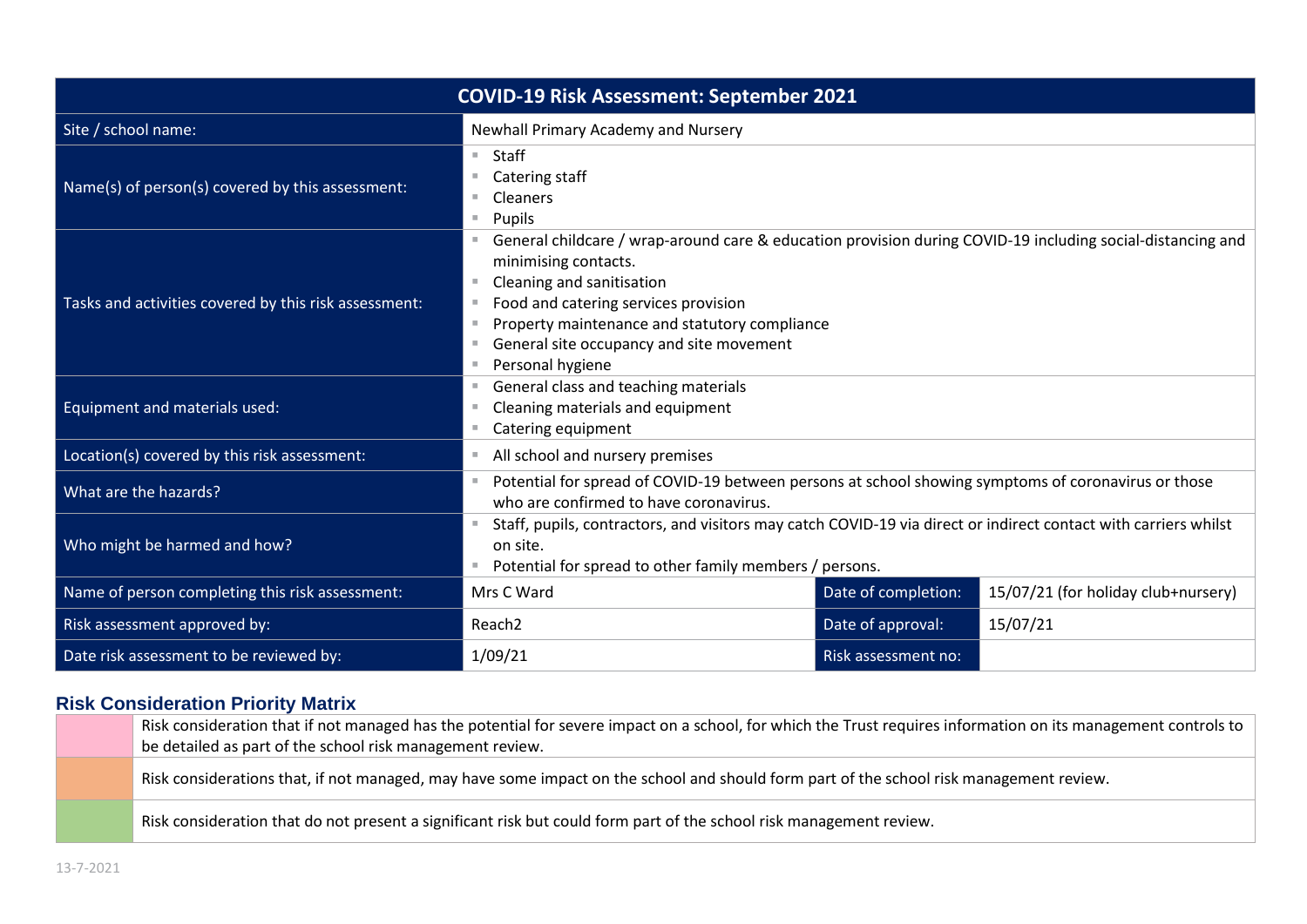## **Key Changes in Approach**

#### **Mixing & Bubbles**

- At Step 4 we will no longer recommend that it is necessary to keep children in consistent groups ('bubbles').
- As well as enabling flexibility in curriculum delivery, this means that assemblies can resume, and you no longer need to make alternative arrangements to avoid mixing at lunch.

#### **Tracing Close Contacts & Isolation**

- From Step 4, close contacts will be identified via NHS Test and Trace and education settings will no longer be expected to undertake contact tracing.
- From 16 August 2021, children under the age of 18 years old will no longer be required to self-isolate if they are contacted by NHS Test and Trace as a close contact of a positive COVID-19 case.
- Instead, children will be contacted by NHS Test and Trace, informed they have been in close contact with a positive case and advised to take a PCR test. We would encourage all individuals to take a PCR test if advised to do so.
- 18-vear-olds will be treated in the same way as children until 4 months after their 18th birthday, to allow them the opportunity to get fully vaccinated. At which point, they will be subject to the same rules as adults and so if they choose not to get vaccinated, they will need to self-isolate if identified as a close contact.
- Settings will continue to have a role in working with health protection teams in the case of a local outbreak. If there is an outbreak in a setting or if central government offers the area an enhanced response package, a director of public health might advise a setting to temporarily reintroduce some control measures.

#### **Face Coverings**

- From Step 4, face coverings will no longer be advised for pupils, staff and visitors either in classrooms or in communal areas
- From Step 4, face coverings are also no longer recommended to be worn on dedicated transport to school or college and are no longer legally required on public transport.
- If you have an outbreak in your school, a director of public health might advise you that face coverings should temporarily be worn in communal areas or classrooms (by pupils, staff and visitors, unless exempt). You should make sure your outbreak management plans cover this possibility.

#### **Stepping Measures Up & Down**

- You should have outbreak management plans outlining how you would operate if there were an outbreak in your school or local area.
- Central government may offer local areas of particular concern an enhanced response package to help limit increases in transmission.
- If you have several confirmed cases within 14 days, you may have an outbreak.
- You should call the dedicated advice service who will escalate the issue to your local health protection team where necessary and advise if any additional action is required, such as implementing elements of your outbreak management plan. You can reach them by calling the DfE helpline on 0800 046 8687 and selecting option 1 for advice on the action to take in response to a positive case.
- The contingency framework describes the principles of managing local outbreaks of COVID-19 in education and childcare settings. Local Authorities, Directors of Public Health (DsPH) and PHE Health Protection Teams (HPTs) can recommend measures described in the contingency framework in individual education and childcare settings - or a small cluster of settings – as part of their outbreak management responsibilities.

#### **Control Measures**

- 1. Ensure good hygiene for everyone
- 2. Maintain appropriate cleaning regimes.
- 3. Keep occupied spaces well ventilated
- 4. Follow public health advice on testing, self-isolation and managing confirmed cases of COVID-19.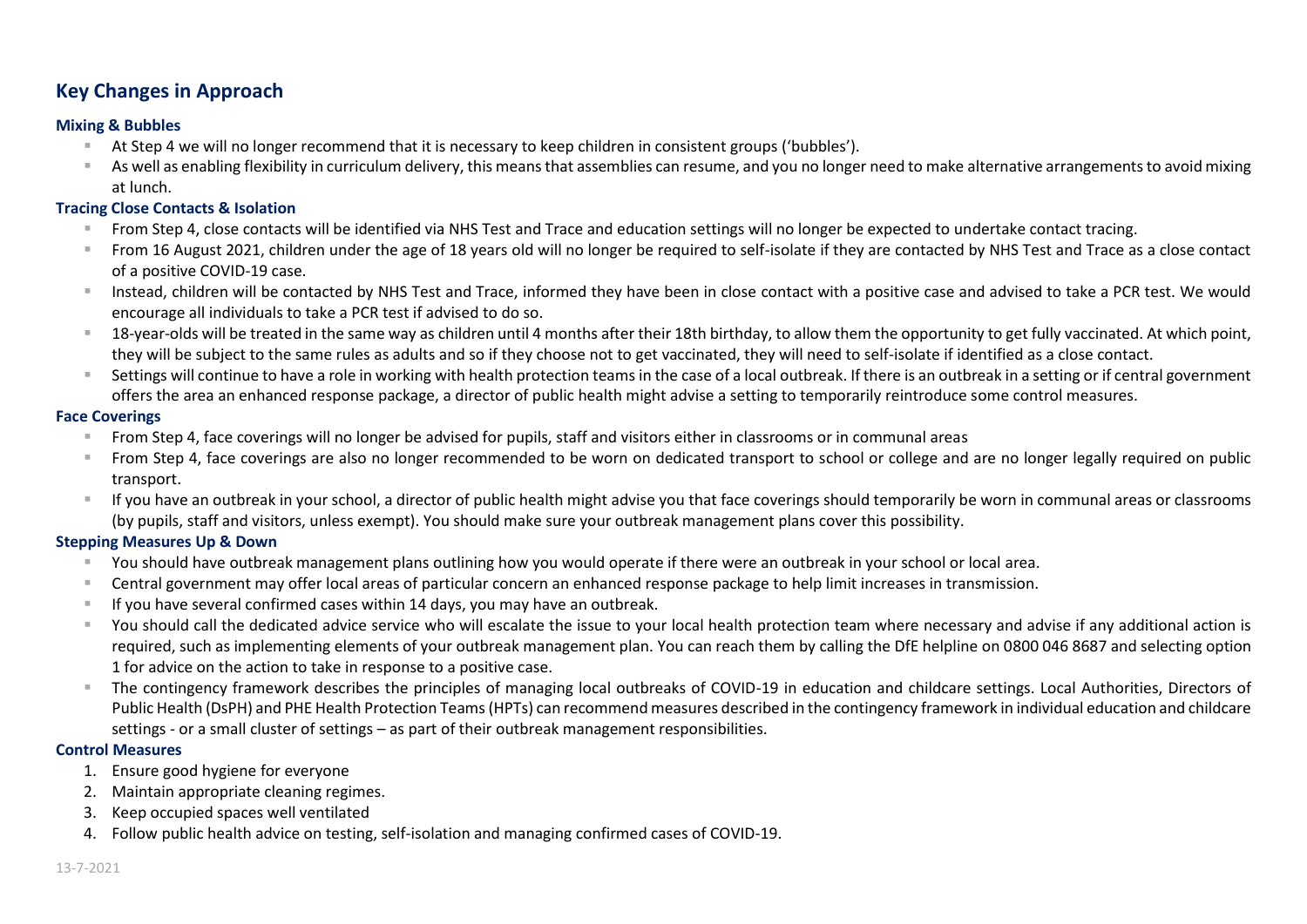| <b>COVID-19 Risk Assessment: September 2021</b>                                                                                                                                                                                                                                                                                                                                                                                                                                                                                                                                                                                                                                                                                                                                                                                                                                                                                                                                                                                                                                                                                                                                                                                                                                                                                                                                                                                                                                                                                                                                                                                                                                           |                                                                                                                                                                                                                                                  |                                                                                                                                                                                                                                              |                                                                                                                                                                                    |  |  |
|-------------------------------------------------------------------------------------------------------------------------------------------------------------------------------------------------------------------------------------------------------------------------------------------------------------------------------------------------------------------------------------------------------------------------------------------------------------------------------------------------------------------------------------------------------------------------------------------------------------------------------------------------------------------------------------------------------------------------------------------------------------------------------------------------------------------------------------------------------------------------------------------------------------------------------------------------------------------------------------------------------------------------------------------------------------------------------------------------------------------------------------------------------------------------------------------------------------------------------------------------------------------------------------------------------------------------------------------------------------------------------------------------------------------------------------------------------------------------------------------------------------------------------------------------------------------------------------------------------------------------------------------------------------------------------------------|--------------------------------------------------------------------------------------------------------------------------------------------------------------------------------------------------------------------------------------------------|----------------------------------------------------------------------------------------------------------------------------------------------------------------------------------------------------------------------------------------------|------------------------------------------------------------------------------------------------------------------------------------------------------------------------------------|--|--|
| <b>Risk Consideration</b>                                                                                                                                                                                                                                                                                                                                                                                                                                                                                                                                                                                                                                                                                                                                                                                                                                                                                                                                                                                                                                                                                                                                                                                                                                                                                                                                                                                                                                                                                                                                                                                                                                                                 | <b>Further Actions Needed</b><br><b>Risks, Issues &amp; RAG Rating</b><br><b>School Management Arrangements</b>                                                                                                                                  |                                                                                                                                                                                                                                              |                                                                                                                                                                                    |  |  |
| <b>Instructions for Using This Template:</b><br>This document uses, as its basis, the original Risk Management Plan (RMP) Template issued in May 2020 and follows the issuing by the Government of Schools COVID-19<br>Operational Guidance After 19th July 2021. Please click HERE to view the full guidance. This revised template takes account of the new, much reduced, Government<br>guidance and is, therefore significantly smaller (71% smaller) when compared to previous Risk Management Plans:<br>> Consider and complete the risk sections below with satisfactory management arrangements, further actions and a RAG-Rating - remember that the requirement is for<br>sensible and proportionate control measures which follow the health & safety hierarchy of control to reduce the risk to the lowest reasonably practicable level given a<br>schools particular and individual circumstances.<br>> Sections that are "greyed-out" are, those where management arrangements / actions / methodology identified in your previous RMP will remain generally appropriate,<br>however, rather than merely copying / pasting them across, you must still consider their adequacy going forward for the purposes of this updated document in the event<br>that those arrangements need revising to take account of experience and "lessons learned" during the pandemic.<br>Sections highlighted in yellow are, essentially, "new" (but familiar) and will need to be completed by the schools in light of the latest Government guidance.<br>Please read through the whole of this template prior to completing your Risk Assessment - any questions, please contact Estates. |                                                                                                                                                                                                                                                  |                                                                                                                                                                                                                                              |                                                                                                                                                                                    |  |  |
| Description of the prioritised areas of risk and<br>issues identified by the Trust as requiring<br>consideration as part of this Risk Assessment<br>Process.:                                                                                                                                                                                                                                                                                                                                                                                                                                                                                                                                                                                                                                                                                                                                                                                                                                                                                                                                                                                                                                                                                                                                                                                                                                                                                                                                                                                                                                                                                                                             | Please identify and describe how<br>each risk consideration factor has<br>been reviewed, rationalised and<br>applied (or achieved differently /<br>improved upon) at school level and<br>what management arrangements<br>have been put in place. | Identify and describe any<br>additional actions or management<br>arrangements that will need<br>putting in place, over and above<br>those already implemented, in<br>order to ensure that risks are<br>mitigated and managed<br>effectively. | Identify any residual risks<br>and issues that require<br>further action and / or<br>support and apply a RAG<br>rating colour as per the<br>matrix at the end of this<br>document. |  |  |
| <b>Hand Hygiene</b>                                                                                                                                                                                                                                                                                                                                                                                                                                                                                                                                                                                                                                                                                                                                                                                                                                                                                                                                                                                                                                                                                                                                                                                                                                                                                                                                                                                                                                                                                                                                                                                                                                                                       |                                                                                                                                                                                                                                                  |                                                                                                                                                                                                                                              |                                                                                                                                                                                    |  |  |
| Ensure that pupils clean their hands regularly. This<br>can be done with soap and water or hand sanitiser.<br>The school has maintained good supply of soap<br>and access to warm water for washing hands.<br>Appropriate controls are in place to ensure the<br>suitable and frequent sanitisation of pupil's hands<br>on arrival / before going into classrooms, before<br>changing rooms, following breaks, before / after<br>meals, following the use of toilets etc.                                                                                                                                                                                                                                                                                                                                                                                                                                                                                                                                                                                                                                                                                                                                                                                                                                                                                                                                                                                                                                                                                                                                                                                                                 | Children not washing their<br>hands increasing the risk of<br>spreading COVID.                                                                                                                                                                   | Children will be made to wash<br>hands at the start of all<br>sessions and upon entry to the<br>building, most importantly the<br>start of unstructured times<br>[break/lunch] when they'll be<br>consuming food.                            | School to ensure that it<br>orders an ongoing supply<br>of soap and sanitiser.                                                                                                     |  |  |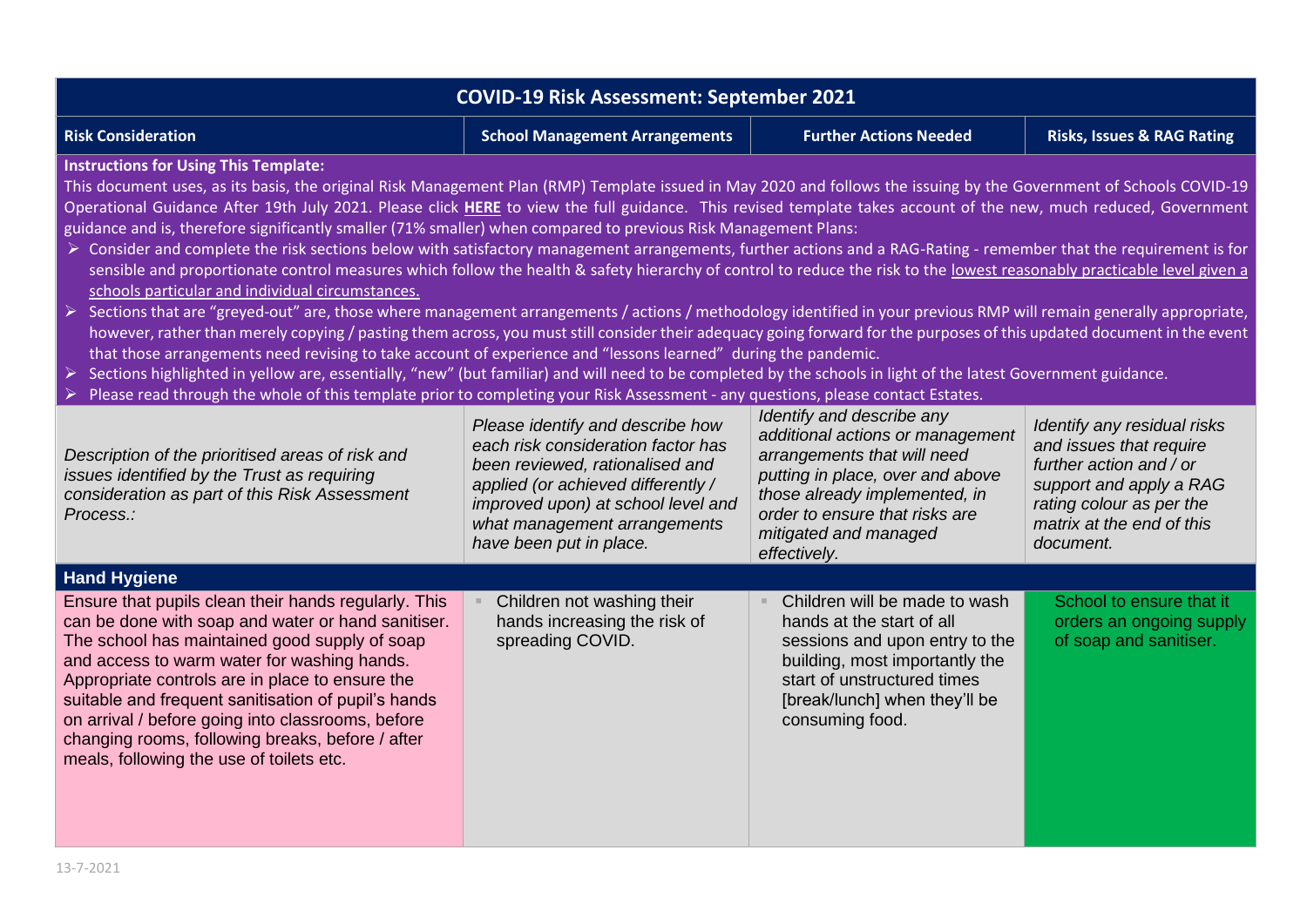| <b>Respiratory Hygiene</b>                                                                                                                                                                                                                                                                                                                       |                                                                                                                                                                                                                                                                                                 |                                                                                                                                                                                                                            |                                                                                                                                                                                                                                                                                                      |
|--------------------------------------------------------------------------------------------------------------------------------------------------------------------------------------------------------------------------------------------------------------------------------------------------------------------------------------------------|-------------------------------------------------------------------------------------------------------------------------------------------------------------------------------------------------------------------------------------------------------------------------------------------------|----------------------------------------------------------------------------------------------------------------------------------------------------------------------------------------------------------------------------|------------------------------------------------------------------------------------------------------------------------------------------------------------------------------------------------------------------------------------------------------------------------------------------------------|
| Ensure good respiratory hygiene by promoting the<br>'catch it, bin it, kill it' approach with enough tissues<br>and bins available in the school to support pupils<br>and staff to follow this routine.                                                                                                                                          | School not promoting good<br>respiratory hygiene by not<br>having the required amount of<br>tissues/bins for children to use.                                                                                                                                                                   | Any child who requires a<br>tissue to be given one from a<br>box that every teacher will<br>store in their classroom. These<br>tissues can then be placed in<br>the medical bin or disposed of<br>safely and hygienically/ | <b>Regular supply of tissues</b><br>available throughout the<br>school and nursery                                                                                                                                                                                                                   |
| <b>Use of PPE</b>                                                                                                                                                                                                                                                                                                                                |                                                                                                                                                                                                                                                                                                 |                                                                                                                                                                                                                            |                                                                                                                                                                                                                                                                                                      |
| Most staff in schools will not require PPE beyond<br>what they would normally need for their work.<br>Notwithstanding, the school has suitable<br>arrangements in place to follow the guidance on the<br>Use of PPE in Education, Childcare and Children's<br>Social Care Settings which includes information on<br>the use of PPE for COVID-19. | PPE not being available and<br>putting staff/children at risk                                                                                                                                                                                                                                   | PPE to be available to staff<br>$\mathbb{R}^+$<br>who wish to use this, as<br>appropriate to the setting.                                                                                                                  | PPE masks, visors,<br>gloves, aprons in stock<br>at all times throughout<br>the year                                                                                                                                                                                                                 |
| <b>Cleaning Regime</b>                                                                                                                                                                                                                                                                                                                           |                                                                                                                                                                                                                                                                                                 |                                                                                                                                                                                                                            |                                                                                                                                                                                                                                                                                                      |
| Staff or contractors engaged in cleaning are<br>provided with suitable PPE and are competent to<br>undertake their cleaning duties. Risk assessments<br>are in place for cleaning activities and chemicals<br>not accessible to staff or pupils. Please refer to the<br>Estates guidance on cleaning                                             | All PPE in place for cleaning<br>staff.<br>Estates guidance for cleaning<br>has been downloaded and<br>shared with staff.<br>No contract cleaners on site<br>m.                                                                                                                                 | School to continue to order<br>PPE as appropriate.                                                                                                                                                                         | As above                                                                                                                                                                                                                                                                                             |
| The school has in place suitable cleaning<br>programme to take into account the increased<br>cleaning of commonly used items such as door and<br>window handles, counters, stairwell areas,<br>bannisters, IT equipment etc.                                                                                                                     | School has fully staffed cleaning<br>programme at the start and end<br>of each school day that<br>accounts for commonly used<br>items.<br>Teachers also have adequate<br>$\mathcal{H}$<br>sprays/antibacterial wipes in<br>class to ensure 'dynamic<br>cleaning takes place' as<br>appropriate. | HT (headteacher) to include<br>cleaning protocols in<br>September CPD to ensure<br>staff are still cognisant of its<br>importance.                                                                                         | <b>Cleaning staff to be</b><br>aware of the high level<br>of cleaning/wiping of<br>surfaces required<br>across the school and<br>nursery on a day-to-<br>day and deep clean of<br>ALL areas once a term<br><b>School stock to include</b><br>sprays/antibacterial<br>wipes and gels for ALL<br>rooms |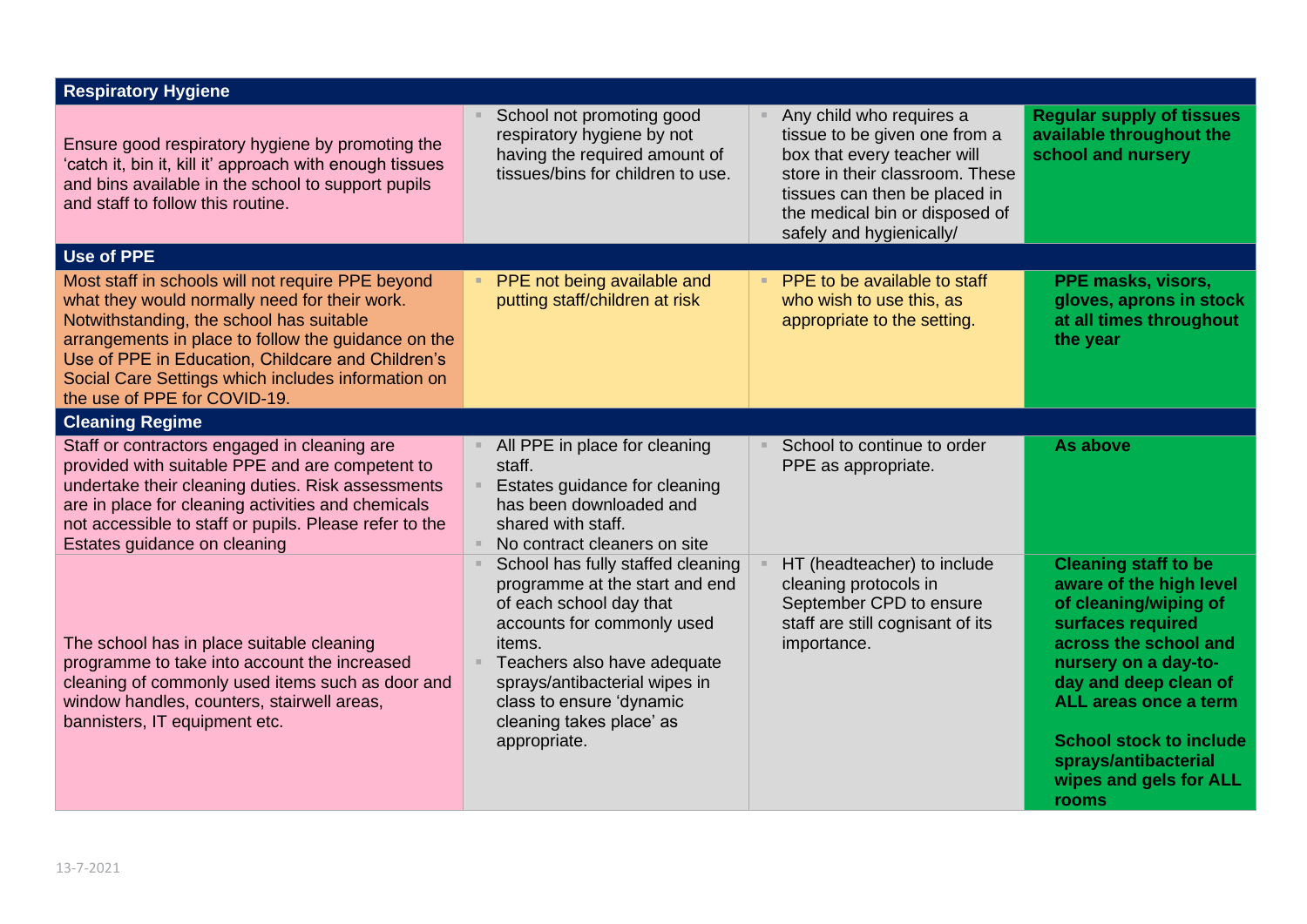| Cleaning is undertaken at a time where minimal<br>disturbance is likely, reducing the risk to building<br>occupants.<br>Daily thorough cleaning of front entrance where<br>visitors access seating and admin counter.                                                                                                                                                                              | Core cleaning to be<br>conducted between 6am-<br>8am and 4pm-6pm when<br>there are the smallest<br>possible amount of people<br>in the building.<br>Non cleaning staff are going<br>to continue to leave the<br>building earlier as<br>appropriate.                                                                                                                                                                                      | HT (headteacher) to remind<br>non-cleaning staff to minimise<br>use of rooms after 3.30pm and<br>ensure the building is vacated<br>between 4.30 and 5.00pm<br>(latest) to allow cleaners to<br>access classrooms and toilets |                                                                                                                                                   |
|----------------------------------------------------------------------------------------------------------------------------------------------------------------------------------------------------------------------------------------------------------------------------------------------------------------------------------------------------------------------------------------------------|------------------------------------------------------------------------------------------------------------------------------------------------------------------------------------------------------------------------------------------------------------------------------------------------------------------------------------------------------------------------------------------------------------------------------------------|------------------------------------------------------------------------------------------------------------------------------------------------------------------------------------------------------------------------------|---------------------------------------------------------------------------------------------------------------------------------------------------|
| Staff or pupils with medical / intimate care needs<br>have been assessed and relevant consents in<br>place. Staff have been trained in the use of<br>medications and increased level of control applied,<br>to include the use of PPE when required (e.g.<br>where 2m social-distancing cannot be maintained).<br>Guidance from LA has been provided to manage<br>pupils with intimate care needs. | All staff who work with children<br>who have intimate care/medical<br>needs have had appropriate<br>training and have access to<br>correct level of PPE and other<br>applicable resources.                                                                                                                                                                                                                                               | HT will consult Essex LA<br>as/when there is a need to<br>manage IC within the primary<br>school to ensure that those<br>who may need to be involved<br>in IC have the relevant LA<br>guidance.                              | All nursery staff have<br>the appropriate training<br>to change nappies<br>as/when required.<br>No intimate care in the<br>primary at this point. |
| <b>Ventilation</b>                                                                                                                                                                                                                                                                                                                                                                                 |                                                                                                                                                                                                                                                                                                                                                                                                                                          |                                                                                                                                                                                                                              |                                                                                                                                                   |
| Suitable arrangements are in place to ensure good<br>levels of ventilation throughout the school day<br>whilst not compromising security or safeguarding.                                                                                                                                                                                                                                          | All windows and doors in<br>classrooms can be open without<br>compromising security or<br>safeguarding and that practice<br>can/will continue.<br>The Hall cannot be well<br>ventilated without opening the<br>fire exit doors which causes a<br>safeguarding issue [access to<br>unfenced side of the building]<br>so all activities, such as PE, are<br>to take place outside as much<br>as possible, especially in<br>warmer weather. | HT to ensure all members<br>of staff that use hall are<br>familiar with ventilation<br>protocol.                                                                                                                             |                                                                                                                                                   |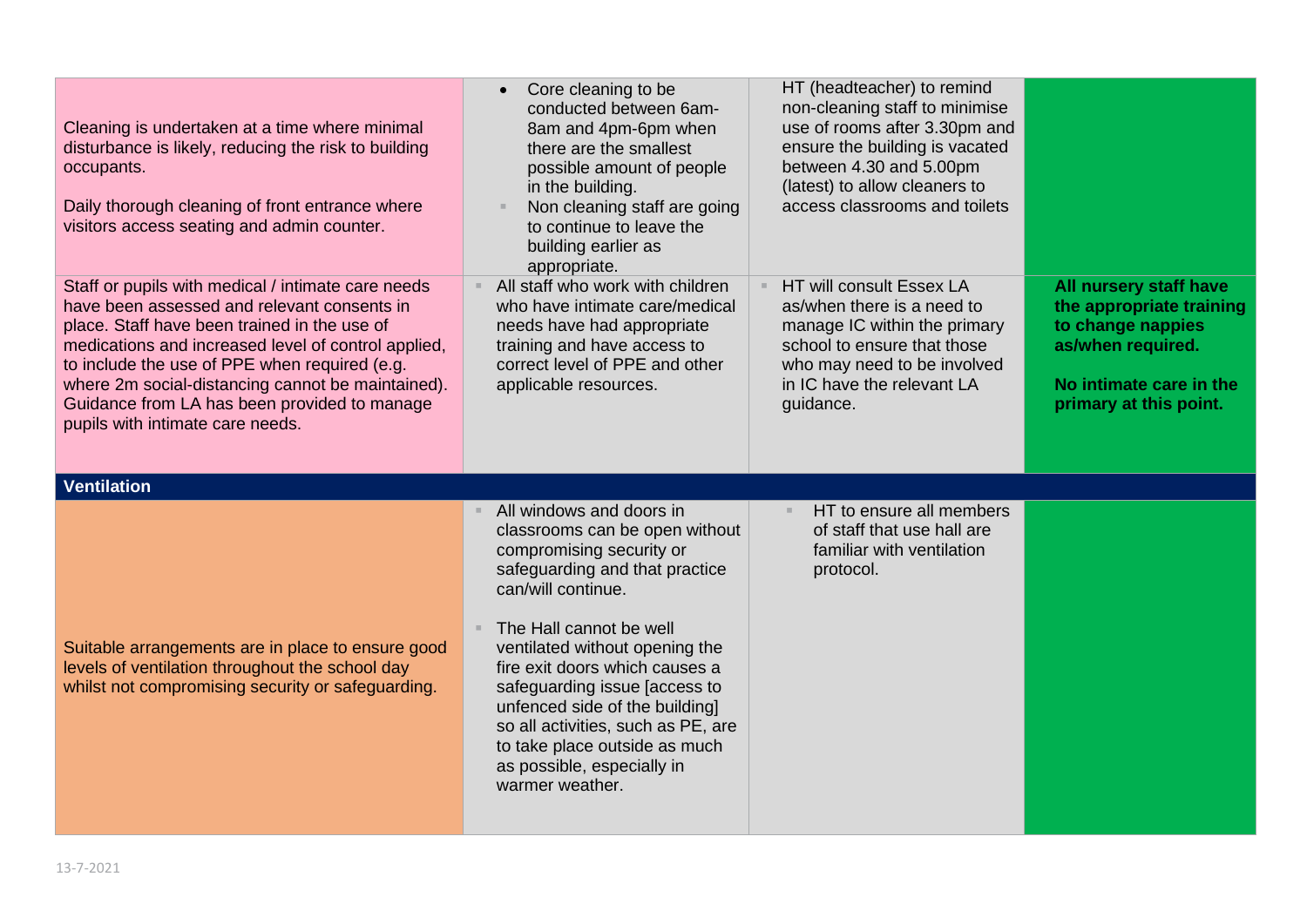| <b>Symptomatic or COVID-Positive Individuals</b>                                                                                                                                                                                                                                                                                                                                                                                                                                                                                                                                                                                                                                               |                                                                                                                                                                                                                                                                                                                                                                      |                                                                                                                                                                                                                      |  |
|------------------------------------------------------------------------------------------------------------------------------------------------------------------------------------------------------------------------------------------------------------------------------------------------------------------------------------------------------------------------------------------------------------------------------------------------------------------------------------------------------------------------------------------------------------------------------------------------------------------------------------------------------------------------------------------------|----------------------------------------------------------------------------------------------------------------------------------------------------------------------------------------------------------------------------------------------------------------------------------------------------------------------------------------------------------------------|----------------------------------------------------------------------------------------------------------------------------------------------------------------------------------------------------------------------|--|
| Suitable arrangements are in place for such<br>individuals (and affected siblings):<br>• To not come into school (to quarantine)<br>• To be sent home if symptoms develop whilst in<br>school.<br>For those sent home to avoid public transports<br>and be collected by a family member                                                                                                                                                                                                                                                                                                                                                                                                        | The school has established an<br>expectation of parents calling to<br>check if there is any ambiguity<br>about sending a child in.<br>Parents of children who exhibit<br>symptoms will continue to self-<br>isolate whilst a PCR result is<br>awaited upon. We have an<br>anointed area for quarantining<br>any child showing symptoms.                              | <b>SBM/OFFICE to send</b><br>message via ARBOR to<br>school community to establish<br>expectations prior to the new<br>school year.<br>HT to ensure that teachers are<br>well versed with protocol via<br>CPD/INSET. |  |
| In the case of a COVID-19-symptomatic child<br>awaiting collection; provide, if possible:<br>A suitable room where they can be isolated<br>behind a closed door (if this is not possible, then<br>establish an area which is at least 2 metres<br>away from other people.<br>Depending on the age / needs of the child and if<br>required, appropriate adult supervision (wearing<br>appropriate PPE if close contact is necessary).<br>An open window for ventilation.<br>If they need to go to the bathroom while waiting to<br>be collected, they should use a separate facility if<br>possible. The facility used must be thoroughly<br>cleaned and disinfected before use by anyone else. | The school has a ventilated<br>×.<br>facility where a child who is<br>displaying symptoms can be<br>isolated and correctly<br>supervised prior to pick up, with<br>access to a separate toilet.<br>The room does not have an<br>external window [which will not<br>allow for optimal ventilation], so<br>room will need to be cleaned<br>thoroughly post collection. | Office staff to revisit protocol                                                                                                                                                                                     |  |
| <b>Asymptomatic Testing</b>                                                                                                                                                                                                                                                                                                                                                                                                                                                                                                                                                                                                                                                                    |                                                                                                                                                                                                                                                                                                                                                                      |                                                                                                                                                                                                                      |  |
| Whilst there is no requirement for primary school<br>pupils to tested over the Summer period; schools<br>have suitable arrangements in place to step-up<br>testing measures in response to changing local<br>circumstances                                                                                                                                                                                                                                                                                                                                                                                                                                                                     | All staff have access to lateral<br>flow tests and those who have<br>opted in will continue to test.<br>In the event of a local change in<br>m.<br>circumstances the school will<br>seek advice from the local<br>authority.                                                                                                                                         | HT to ensure that, in the event<br>of a 'rise' in the number of<br>cases she will consult Essex<br>for guidance.                                                                                                     |  |
| <b>Confirmatory PCR Tests</b>                                                                                                                                                                                                                                                                                                                                                                                                                                                                                                                                                                                                                                                                  |                                                                                                                                                                                                                                                                                                                                                                      |                                                                                                                                                                                                                      |  |
| Suitable arrangements are in place to ensure that<br>any individuals with a positive LFD test result self-<br>isolate pending the outcome of a PCR test within 2<br>days                                                                                                                                                                                                                                                                                                                                                                                                                                                                                                                       | This is school policy and will<br>continue to be followed. All PCR<br>test results to be forwarded to<br>HT/SBM                                                                                                                                                                                                                                                      |                                                                                                                                                                                                                      |  |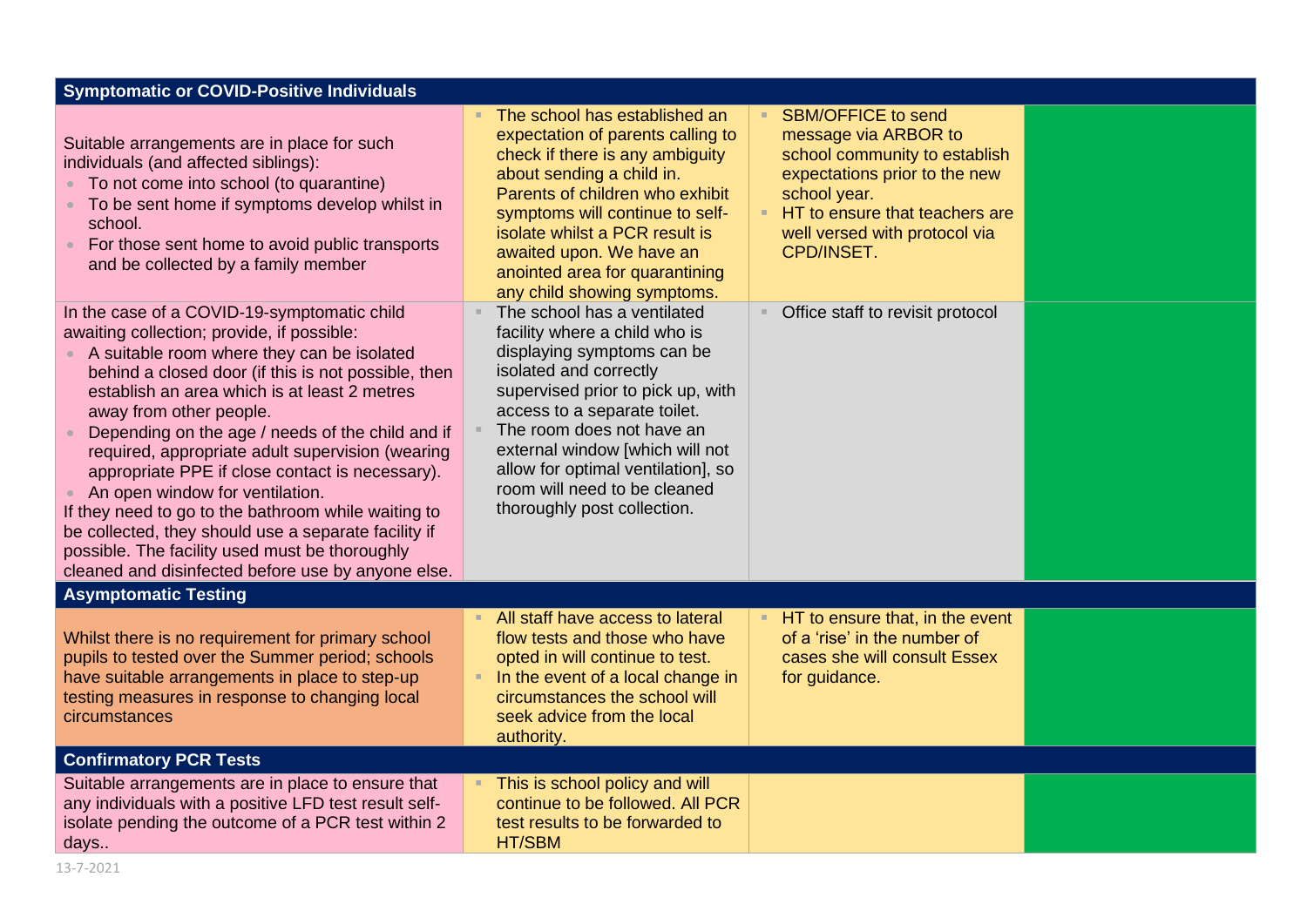| <b>Test &amp; Trace</b>                                                                                                                                                                                                                                                                                            |                                                                                                                                                                                                                                                                                                                                                                                                                                     |                                                             |  |  |
|--------------------------------------------------------------------------------------------------------------------------------------------------------------------------------------------------------------------------------------------------------------------------------------------------------------------|-------------------------------------------------------------------------------------------------------------------------------------------------------------------------------------------------------------------------------------------------------------------------------------------------------------------------------------------------------------------------------------------------------------------------------------|-------------------------------------------------------------|--|--|
| Confirmation that the school has a sound<br>understanding of Trust COVID-19 reporting<br>protocols and the NHS Test & Trace process and,<br>in respect of the latter, that relevant information has<br>been passed on to staff and parents / carers.                                                               | The school has worked with the<br>trust [via the DDOE] during the<br>Pandemic and all cases/bubble<br>closures have been handled<br>correctly and reported to the<br>appropriate bodies.<br>All parents have had parentmail<br>information this academic year<br>on the protocol for test and<br>trace.<br>Newhall Primary has previously<br>written, agreed and executed<br>RA's around the management<br>of COVID at trust level, |                                                             |  |  |
| <b>Clinically Extremely Vulnerable Children</b>                                                                                                                                                                                                                                                                    |                                                                                                                                                                                                                                                                                                                                                                                                                                     |                                                             |  |  |
| Suitable arrangements are in place to enable all<br>CEV pupils to attend school with the exception of<br>those under paediatric or other specialist care who<br>have been advised by their GP or clinician not to<br>attend.                                                                                       | There are no CEV children on<br>roll at Newhall Academy.                                                                                                                                                                                                                                                                                                                                                                            |                                                             |  |  |
| <b>Admitting Children into School</b>                                                                                                                                                                                                                                                                              |                                                                                                                                                                                                                                                                                                                                                                                                                                     |                                                             |  |  |
| Suitable decision-making protocols are in place to<br>refuse pupil-admission where it is necessary to<br>protect others in the school population from<br>possible infection with COVID-19. Such protocols<br>must take account of all the circumstances and<br>current public health advice prevalent at the time. | All COVID decisions are made<br>through the SLT and in line with<br>trust/DFH/PHE guidance.<br>SLT communicate via phone<br>with all parents who express<br>that a child/member of the<br>family may be symptomatic.<br>School to ensure that no child<br>re-enters the building if they are<br>waiting for a PCR/a member of<br>the family is.                                                                                     | Children to be coded<br>properly so this can be<br>tracked. |  |  |
| <b>School Workforce</b>                                                                                                                                                                                                                                                                                            |                                                                                                                                                                                                                                                                                                                                                                                                                                     |                                                             |  |  |
| Staff in schools who are CEV should currently<br>attend their place of work if they cannot work from<br>home. Suitable arrangements and risk assessment<br>processes are in place to ensure that CEV staff are                                                                                                     | There are no CEV staff at<br><b>Newhall Academy.</b>                                                                                                                                                                                                                                                                                                                                                                                |                                                             |  |  |
| 13-7-2021                                                                                                                                                                                                                                                                                                          |                                                                                                                                                                                                                                                                                                                                                                                                                                     |                                                             |  |  |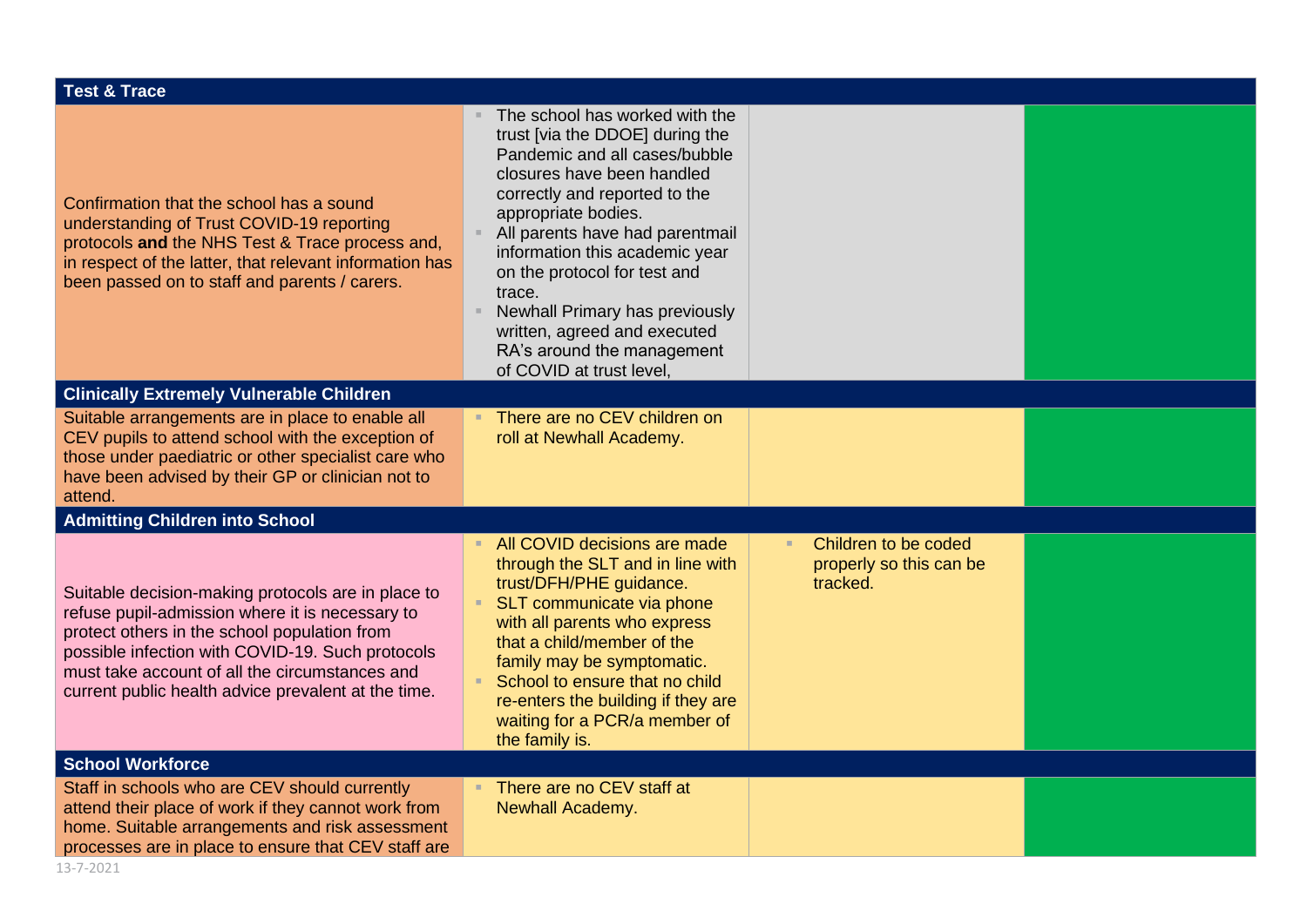| able to take extra precautions to protect themselves<br>and to follow the practical steps set out in the CEV<br>guidance to minimise their risk of exposure to the<br>virus.                                                                                                                                                                                                                                                                          |                                                                                                                                                                                                                                                                                                            |                                                                                                                                                                                                                                                         |  |
|-------------------------------------------------------------------------------------------------------------------------------------------------------------------------------------------------------------------------------------------------------------------------------------------------------------------------------------------------------------------------------------------------------------------------------------------------------|------------------------------------------------------------------------------------------------------------------------------------------------------------------------------------------------------------------------------------------------------------------------------------------------------------|---------------------------------------------------------------------------------------------------------------------------------------------------------------------------------------------------------------------------------------------------------|--|
| The school has suitable arrangements in place to<br>encouraging vaccine take-up and which enables<br>staff who are eligible for a vaccination to attend<br>booked vaccine appointments where possible even<br>during term time.                                                                                                                                                                                                                       | The majority of school staff at<br>Newhall have already been<br>'double jabbed' as part of the<br>NHS vaccination roll out.<br>Currently, 5 staff members have<br>advised they are unvaccinated,<br>HT/SLT are aware of those staff<br>members.                                                            |                                                                                                                                                                                                                                                         |  |
| <b>Contractors</b>                                                                                                                                                                                                                                                                                                                                                                                                                                    |                                                                                                                                                                                                                                                                                                            |                                                                                                                                                                                                                                                         |  |
| Suitable arrangements are in place to ensure that<br>key contractors (and relevant visitors) are aware of<br>the school's control measures and ways of working.                                                                                                                                                                                                                                                                                       | Where contractors have visited<br>the site/will continue to visit the<br>site, they will be made aware of<br>the 'best practice' and trust<br>expectations.<br><b>All Reach2 visitors</b><br>[DDOE/ASL's etc] will have<br>been fully briefed in trust<br>meetings as to control<br>measures/expectations. | Visits for contractors [where<br>possible] will continue to be<br>made for times of day where<br>there are less people on site<br>or holiday times.<br>No contractor to be given any<br>access to the site unless there<br>has been prior arrangements. |  |
| <b>COVID-19 Outbreaks</b>                                                                                                                                                                                                                                                                                                                                                                                                                             |                                                                                                                                                                                                                                                                                                            |                                                                                                                                                                                                                                                         |  |
| The school has a suitable Outbreak Contingency<br>Plan outlining how it would operate if there were an<br>outbreak in the school or local area. Given the<br>detrimental impact that restrictions on education<br>can have on children and young people, any<br>measures in schools should only ever be<br>considered as a last resort, kept to the minimum<br>number of schools or groups possible, and for the<br>shortest amount of time possible. | Plans have been reviewed<br>against the DfE contingency<br>framework and a separate<br><b>Outbreak Contingency Plan has</b><br>been produced for the school<br>(based on the Trust template).                                                                                                              | Undertake regular reviews of<br>the Outbreak Contingency<br>Plan in the context of both the<br>evolution of the school's own<br>operating / management<br>procedures and any changes<br>in Government Guidance.                                         |  |
| <b>Other Risks / Issues for School Leaders to Address:</b>                                                                                                                                                                                                                                                                                                                                                                                            |                                                                                                                                                                                                                                                                                                            |                                                                                                                                                                                                                                                         |  |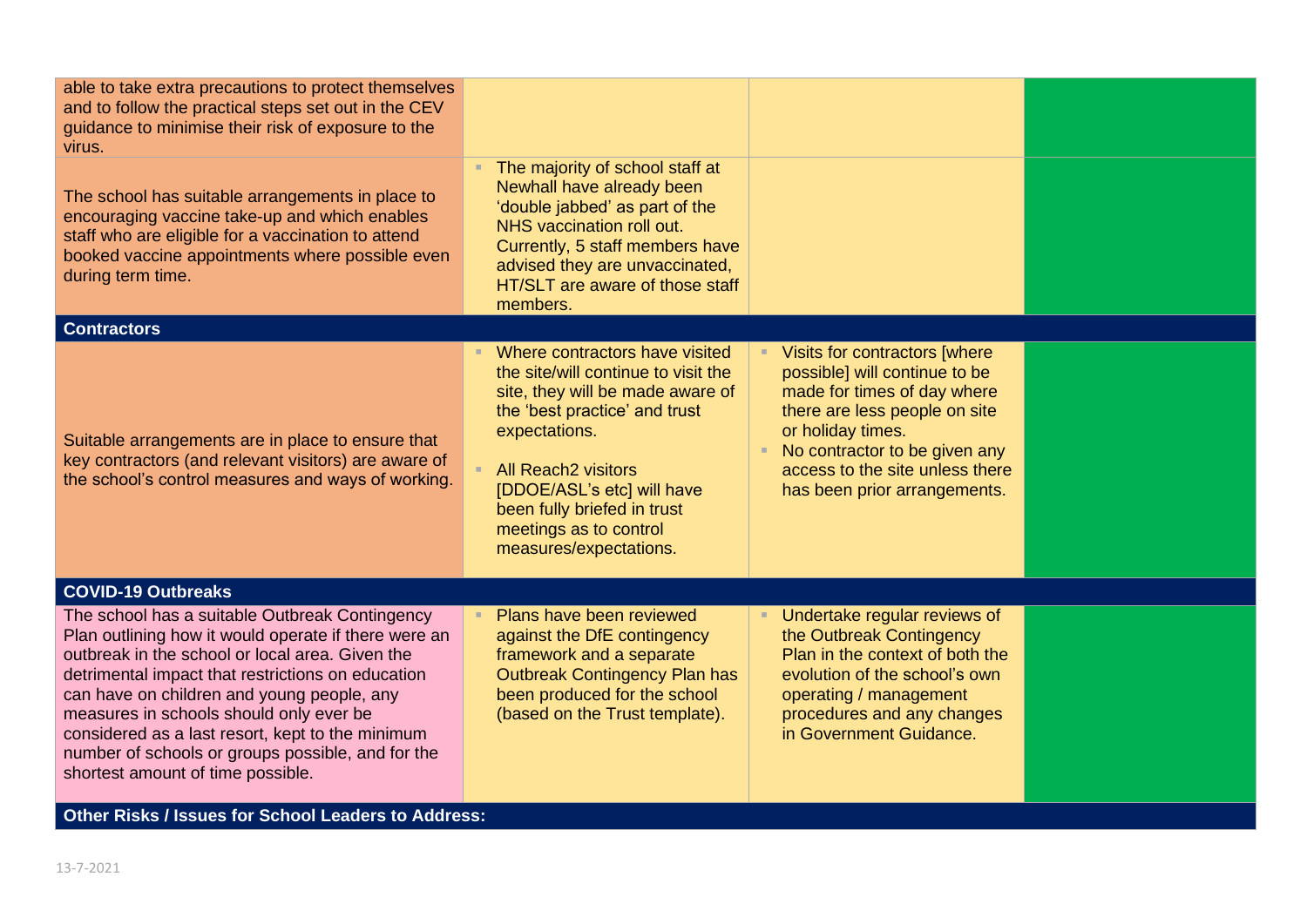| <b>Pregnant Teachers</b><br>Pregnant staff in or nearing their third trimester | School Management - there are<br>$\mathbb{R}^n$<br>maternity risk assessments in<br>place<br>Teachers know how to keep<br>×.<br>themselves safe (Risk<br>Management document and Risk<br>Assessment document)<br>Teachers will use PPE as/when<br>necessary when working with the<br>children and follow the cleaning<br>/disinfecting of surfaces and hands<br>requirements before and after<br>working with children | The HT will make all staff (INSET<br>01.09.2021) aware of the<br>pregnant staff members'<br>vulnerability and request being<br>mindful of maintaining social<br>distance when engaging with<br>either teacher<br>Parents and pupils will be made<br>aware and be encouraged to<br>inform the school immediately<br>should they test positive after<br>having been in contact ie positive<br>pupil case in the classroom<br>Teachers will work from home<br>$\mathbb{R}^n$<br>after 28 weeks as far as possible<br>Teachers will work from home<br>m.<br>after 30 weeks<br>Teachers who have underlying<br>$\blacksquare$<br>health conditions will work from<br>home should this be a<br>recommendation by their GP or | <b>Teachers could come into</b><br>contact with pupils or<br>adults within the school<br>who are asymptomatic or<br>who may be covid<br>positive.<br><b>Teachers will need to self</b><br>isolate after having been<br>in contact with a positive<br>case eg via track and trace<br>regardless of whether they<br>test negative |
|--------------------------------------------------------------------------------|------------------------------------------------------------------------------------------------------------------------------------------------------------------------------------------------------------------------------------------------------------------------------------------------------------------------------------------------------------------------------------------------------------------------|------------------------------------------------------------------------------------------------------------------------------------------------------------------------------------------------------------------------------------------------------------------------------------------------------------------------------------------------------------------------------------------------------------------------------------------------------------------------------------------------------------------------------------------------------------------------------------------------------------------------------------------------------------------------------------------------------------------------|---------------------------------------------------------------------------------------------------------------------------------------------------------------------------------------------------------------------------------------------------------------------------------------------------------------------------------|
| <b>Unvaccinated Staff</b>                                                      | To be encouraged to consider<br>$\mathbb{R}^+$<br>vaccination for their own safety<br>and mental wellbeing<br>Adhere to the Risk Management<br>document                                                                                                                                                                                                                                                                | midwife<br>Appeal to all staff to accept<br>vaccination offer<br>Instruct unvaccinated staff to<br>$\mathbb{R}^n$<br>adhere to the Risk Management<br>guidance and to consider the<br>same practice when not in school<br>to avoid contact                                                                                                                                                                                                                                                                                                                                                                                                                                                                             | <b>Unvaccinated staff will</b><br>need to self-isolate when<br>they have been contacted<br>by track and trace<br>indicating that they have<br>been in contact with<br>someone who has tested<br>positive (regardless of<br>whether they themselves<br>test negative) -<br>operational impact                                    |